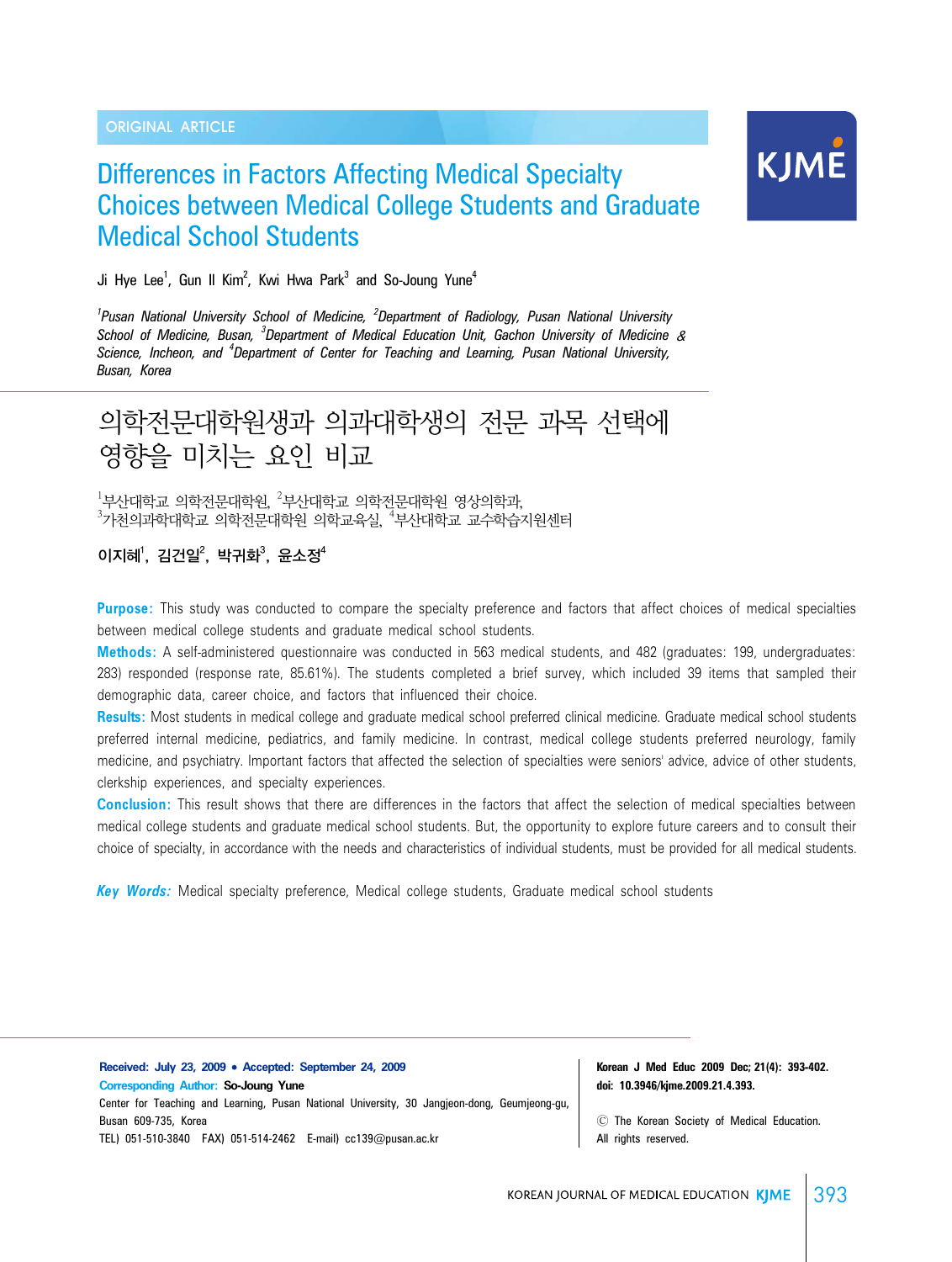# 서론

 의학전문대학원(이하 의전원) 제도의 도입으로 인하여 2005학년도부터 다양한 배경과 전공을 가진 학생들이 의학교 육과정으로 유입되었다. 이로 인해 교육과정 및 제도에 있어 많은 변화가 시도되어 왔을 뿐 아니라, 의전원 학생들과 의학 과 학생들의 특성을 비교하고 이것을 교육과정과 학생지도에 반영하고자 하는 경험적 연구들이 진행되어 왔다. 그러나 의 학전문대학원 체제 도입 이후에 이루어진 연구들에서는 의전 원 학생들과 의학과 학생들의 학업성취나 학습양식 등의 학 업적 측면에서의 비교가 주를 이루었으며, 학생들이 졸업 후 선택하게 될 진로에 대한 선호도나 진로 선택 변인에 대한 연 구는 드물게 이루어지고 있다[1,2,3].

 그러나 의학과 학생들을 대상으로 한 설문에서 84.8%의 학 생이 대학에서의 진로지도가 필요하다고 답하였으며, 특히 자신의 적성에 맞는 전문 과목 선택 방법이 진로지도의 중요 한 교육내용이 되어야 한다고 하였다[4]. 이처럼 의학에서의 전문 과목 분야를 선택하는 것은 의과대학생들에게는 중요한 의사결정 중의 하나이며[5], 진로 미결정은 학생들에게 불안 과 스트레스를 야기하는 주요한 원인이 될 수 있다[6].

 지금까지 의학과 학생들을 대상으로 전공 선택에 지침이 되는 인구학적 특성, 가치관, 의사결정과정, 생활만족도 등 전 문 과목 선택과 관련된 요인을 밝힌 연구들이 있었으나 [7,8,9,10,11,12], 의전원 학생과 의학과 학생 간의 전문 과목 선택에서 나타나는 차이와 전문 과목 선택에 영향을 미치는 요인의 차이를 밝힌 연구는 거의 이루어지고 있지 않다. 또한 의전원 학생과 의학과 학생 간의 입학 동기 또는 의학을 선택 한 동기에서 나타나는 차이 연구에 비해[8,13], 학생들의 졸 업 후 전문 과목 선택에 대한 비교 연구는 드물었다.

 의전원 학생과 의학과 학생 간의 진로 선택의 차이에 대한 선행 연구에서는 전공과 연령대가 다양한 의전원생의 경우 졸업 후 임상의사 뿐만 아니라 법의학, 의료선교, 의료경제, 언론, 의학교육 등 의학 관련 특수 분야에 대한 관심을 가질 것으로 가정하고 있다[14]. 그리고 의학에서의 세부적인 전문 과목 선택은 개인의 성격, 연령, 가치관과 같은 인구사회학적 요인, 개인의 내적 요소와 의과대학 재학 기간 동안의 경험,

그리고 사회적 요소 및 의료체계의 외적요인들이 작용하게 된다고 하였다[15,16]. 이러한 면에서 다양한 학문적 배경을 가진 의전원 학생들은 의학과 학생들과 비교했을 때 진로 선 택에 있어 의미 있는 차이를 보일 수 있다. 즉, 입학 전 배경, 연령, 결혼 유무 등의 개인적 특성 차이로 인해 졸업 후 선택 하게 될 전문 과목 뿐 아니라, 진로 결정에 영향을 미치는 요 인에서도 차이를 보일 것으로 예상할 수 있다.

 따라서 본 연구에서는 의전원 학생과 의학과 학생의 전문 과목 선택 계획과 진로 선택 결정 요인에는 어떠한 차이가 있 는지를 알아보고자 한다. 본 연구는 의전원생의 진로 성향 분 석 연구의 기초적 단계로, 향후 의전원생의 진로 교육을 위한 기본적 지침 및 모형 개발을 위한 기본적 정보를 제공하는 데 그 의의가 있다.

# 대상 및 방법

### 1. 연구대상

 일개 의학전문대학원 학생 563명(1~2학년: 의전원 학생, 3~4학년: 의학과 학생)을 대상으로 설문을 실시하였다. 그 중 의전원 학생 199명과 의학과 학생 283명이 응답하여, 전체 85.61%의 회수율을 보였다.

### 2. 연구도구

 의전원 학생과 의학과 학생의 진로선호성향을 알아보기 위 하여 사용된 도구는 연구대상자의 인적 사항을 묻는 항목(10 문항)과 희망하는 진로계획(4문항), 그리고 전문 과목을 선택 하게 된 요인(25문항)을 묻는 내용의 총 39문항으로 구성되었 다. 이 중 전공을 선택하게 된 요인은 전공 선택에 부정적인 영향을 미치는 정도를 -5점에서 -1점까지로, 전공 선택에 아 주 긍정적인 영향을 미치는 정도를 0점에서 5점까지로 나누 어 평가하게 하였다. 연구 도구의 문항 중 전공 선택 요인에 대한 문항은 미국 Temple 대학의 Lischke [17]의 연구에서 사용한 설문 내용을 재구성하여 사용하였으며, 의학 및 교육 학 전공자로부터 문항의 타당도 및 이해 가능 정도에 대한 내 용 타당도 검증을 받은 뒤 사용하였다.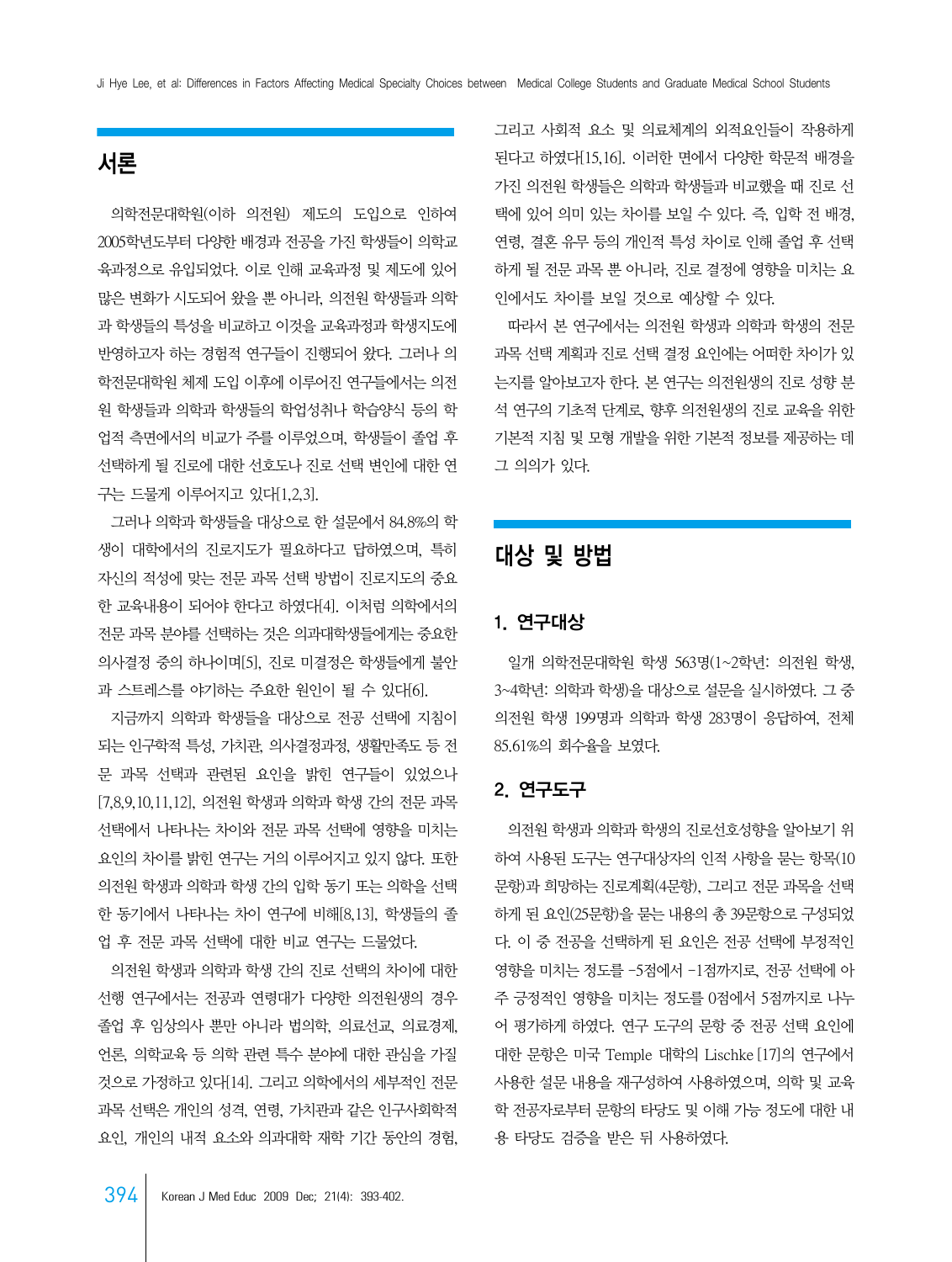### 3. 자료 수집 및 분석

 설문조사는 2008년도 4~6월 사이에 실시하였다. 설문 실시 전 각 학년 대표를 통해 학생들에게 설문조사에 대한 설명을 하게 한 뒤, 자발적으로 설문에 응한 학생들을 대상으로 쉬는 시간에 설문을 실시하였다. 설문은 연구원이 직접 설문 목적 을 다시 설명하고, 그 자리에서 설문을 실시한 후 수거하였다. 의전원 학생과 의학과 학생의 진로 계획에 대한 분포는 교 차분석을 통해 알아보았다. 그리고 의전원 학생과 의학과 학 생의 전문 과목 선택 결정 요인의 차이는 독립표본 t 검증으 로, 임상의학과 기초 의학 간의 전공 선택 결정 요인의 차이는 정규분포를 가정하지 않아 비모수적 통계 기법인 Mann-Whitney Test를 통해 알아보았다. 또한 임상의학 중 내과계 열, 외과계열, 그리고 서비스 계열 간의 전공 선택 결정 요인 의 차이는 중다변량분석(MANOVA)를 통해 알아보았다. 통 계분석은 SPSS 12.0 for Windows (SPSS Inc., Chicago, USA) 프로그램을 사용하였으며, 분석 결과의 통계적 유의성 은 유의수준 5% 미만으로 하였다.

# 결과

### 1. 연구 대상자의 인구사회학적인 특성

 설문에 응답한 전체 482명 중 의전원 1학년 학생 93명이 응 답하였으며(회수율, 74.4%), 의전원 2학년 학생은 106명(회 수율, 83.46%)이 응답하였다. 의학과 3학년 학생은 140명(회 수율, 89.17%), 의학과 4학년 학생은 143명이 응답하여 92.86%의 회수율을 보였다. 이 중 평균연령은 의전원의 경우

26.33세, 의학과 학생인 경우 24.85세였으며, 의전원의 경우 결혼한 기혼자가 23명으로 전체 11.4%를 차지한 반면, 의학 생의 경우는 6명으로 전체 의학생의 2.1%였다. 의전원생의 경우 아버지의 교육 정도는 대졸이 전체의 45.4%로 가장 많 았으며, 고졸은 26.4%, 대학원졸은 19.4%였으며, 의학생의 경우는 대졸이 45.2%, 고졸과 대학원졸이 동일하게 26.1%로 나타났다. 어머니의 교육 정도에서는 의전원생의 경우 고졸 이 49.5%로 가장 많았으며, 다음이 대졸 37.5%, 대학원졸이 4.5%로 나타났으며, 의학생의 경우에도 고졸이 45.2%, 대졸 이 41.7%, 대학원졸이 10.2%를 나타내었다. 입학 전 거주지 의 경우 의전원생은 서울 출신이 37.3%로 가장 많았으며, 다 음이 부산(26.4%), 경기도(11.9%), 경남(5.0%)의 순으로 나 타났으며, 의학생의 경우에는 부산이 67.1%로 가장 많았으며, 다음이 경남(13.4%), 서울(4.6%), 울산(2.1%)의 순을 보였다. Table 1에는 기본적인 인구사회학적 정보만을 제시하였다.

#### 2. 의전원생과 의학생의 진로 계획

 의전원 학생과 의학과 학생의 진로 계획을 임상의사와 기 초의학자, 타 분야 등으로 나누어 응답하게 하였다. 그 결과 의전원 학생의 79.1%, 그리고 의학과 학생의 84.8%가 임상의 사가 되고자 하는 생각을 갖고 있는 것으로 나타났다(Table 2). 그리고 의전원 학생의 14.9%와 의학과 학생의 7.8% 학생 들은 아직 진로를 결정하지 못하고 있는 것으로 나타났다.

 임상영역에서 나타나는 의전원 학생과 의학과 학생의 선호 도 차이를 알아본 결과, 임상영역에 있어서는 의전원 학생과 의학과 학생 모두 내과에 가장 높은 선호도를 나타내었다. 다 음으로 의전원 학생은 가정의학과(26.4%)와 소아과(23.3%) 의 순으로 선호를 보였으며, 의학과 학생은 신경과(23.2%), 가정의학과(19.6%), 정신과(19.2%)의 순으로 선호를 보였다

#### Table 1. The Grade and Gender of Respondents

|   | Gender     |            |           |          |         | Response          |
|---|------------|------------|-----------|----------|---------|-------------------|
|   | Man        | Woman      |           |          |         | rate $(\% )$      |
|   | 48 (51.6)  | 45 (48.4)  | 6(6.5)    | 26.68    | 93/125  | 74.40             |
| 2 | 54 (50.9)  | 52(49.1)   | 17 (16.9) | 25.99    | 106/127 | 83.46             |
|   | 87 (62.1)  | 53 (37.9)  | 3(2.1)    | 24.59    | 140/157 | 89.17             |
| 4 | 101 (70.6) | 42 (29.4)  | 3(2.1)    | 25.10    | 143/154 | 92.86             |
|   | 290 (59.9) | 192 (40.1) | 29(10.0)  | 25.59    | 482/563 | 85.61             |
|   |            |            |           | Marriage | Age     | Respondents/Total |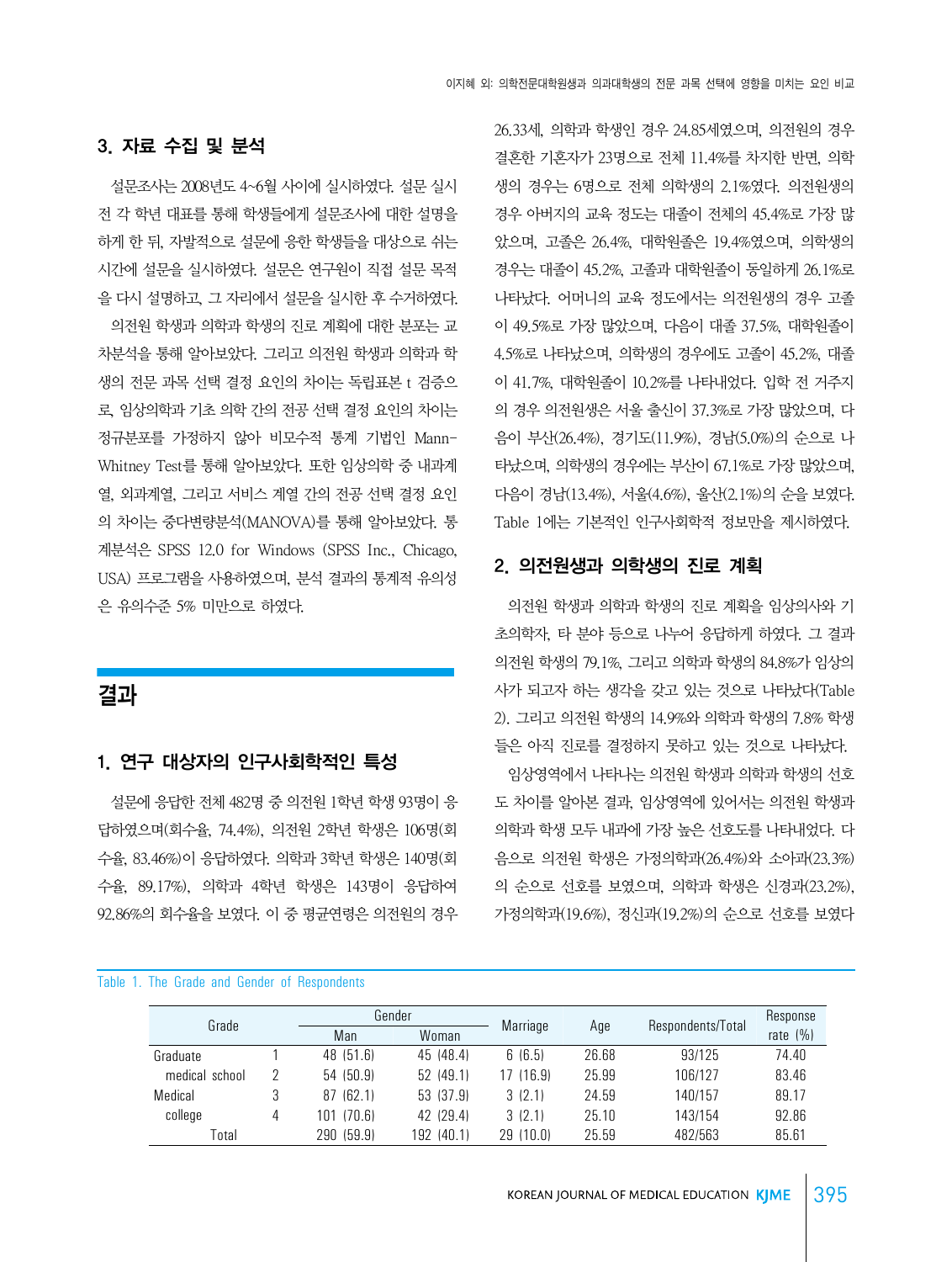Ji Hye Lee, et al: Differences in Factors Affecting Medical Specialty Choices between Medical College Students and Graduate Medical School Students

#### Table 2. The Preference of Graduates and Undergraduates

|                       | Graduate medical<br>school student | Medical college<br>student |
|-----------------------|------------------------------------|----------------------------|
| Clinical Medicine     | 159 (79.1)                         | 240 (84.8)                 |
| Basic Medicine        | 2(1.0)                             | 5(1.4)                     |
| Others                | 3(1.5)                             | 2(0.7)                     |
| Undecided             | 30 (14.9)                          | 22(7.8)                    |
| Missing <sup>a)</sup> | 7(3.5)                             | 15(5.3)                    |
| Total                 | 201 (100.0)                        | 284 (100.0)                |

a)No response data.



(Fig. 1).

 기초영역에 있어서는 의전원 학생의 경우 병리학(50.0%)과 약리학(40.9%)에서 높은 선호도를 보였으며, 의학과 학생의 경우에는 예방의학(50.0%)과 병리학(35.0%)을 더 선호하였 다(Fig. 2).

 선호하는 임상영역을 내과계열, 외과계열, 지원계열로 나누 어 의전원 학생과 의학과 학생 간의 선호 정도의 차이를 살펴 본 결과에서는 통계적으로 의미 있는 차이가 나타나지 않았  $\Gamma$ <sup>2</sup>=1.19, p=.156) (Table 3).



Fig. 2. Preferences in Basic Medicine

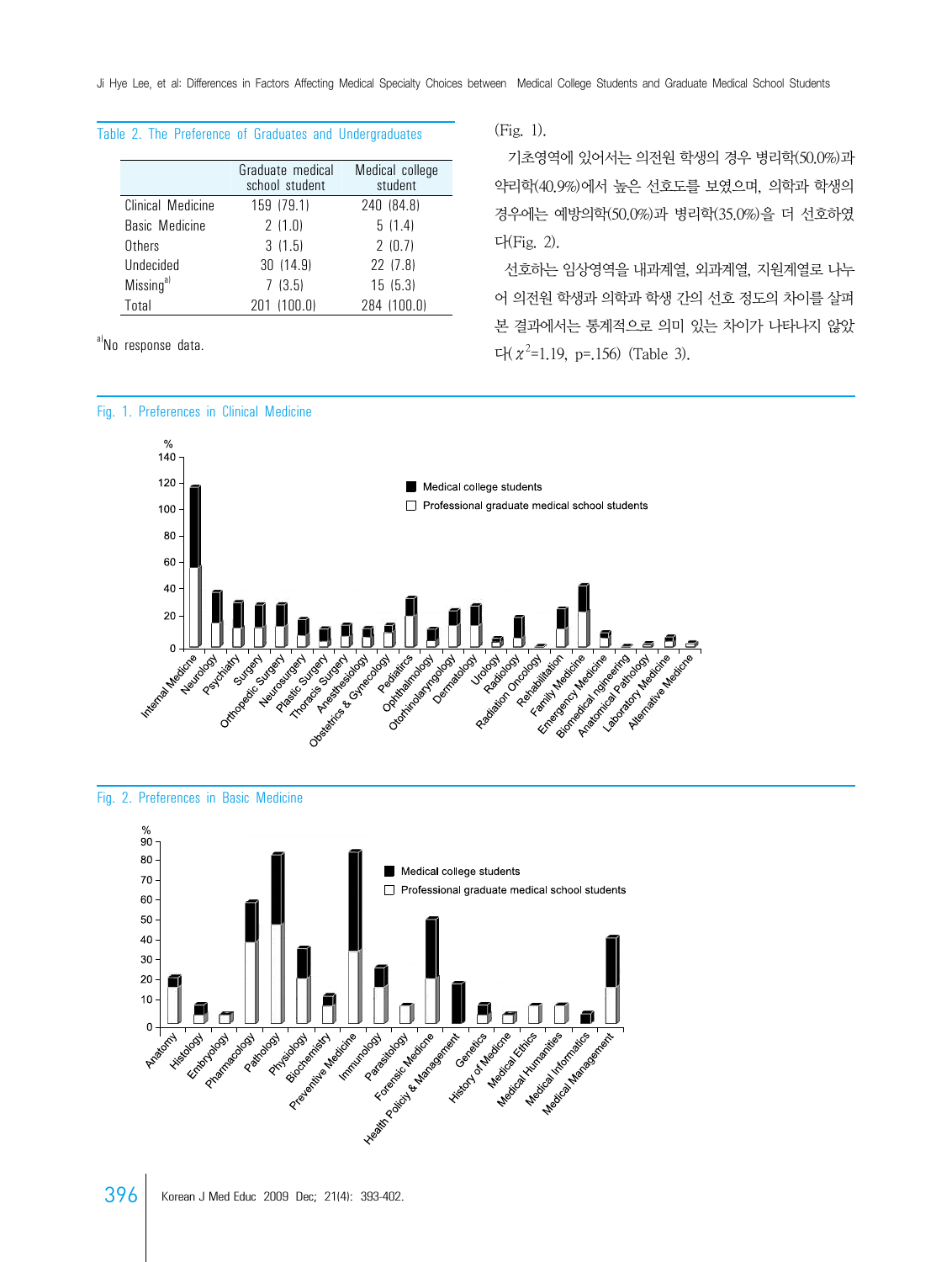#### Table 3. The Difference in Preference for Specialties in Clinical Medicine

|                                 | Internal Medicine field <sup>a)</sup> | Surgery field <sup>b)</sup> | Support field <sup>cl</sup> | 2 d  | p-value |
|---------------------------------|---------------------------------------|-----------------------------|-----------------------------|------|---------|
| Graduate medical school student | 117(41.2)                             | 39 (36.4)                   | 6 (31.6)                    | 1.19 | 0.156   |
| Medical college student         | 167 (58.8)                            | 68 (63.6)                   | 13(68.4)                    |      |         |
| Total                           | 284 (100.0)                           | 107(100.0)                  | 19(100.0)                   |      |         |

a)Internal Medicine, Neurology, Psychiatry, Pediatrics, Dermatology, Therapeutic Radiology & Oncology (Radiation Oncology), Rehabilitation Medicine, Family Medicine, Nuclear Medicine, Emergency Medicine, b)Surgery, Orthopedic Surgery, Neurosurgery, Plastic Surgery, Thoracic Surgery, Obstetrics & Gynecology, Ophthalmology, Otorhinolaryngology, Urology, <sup>c)</sup>Anesthesiology, Radiology, Laboratory Medicine, <sup>d)</sup>x<sup>2</sup> by Fisher Exact Test.

Table 4. Differences in Factors of Specialty Preferences between Graduates and Undergraduates

| Items                                                              | Group  | M (SD)                       | Min          | Max              | t       | p-value |
|--------------------------------------------------------------------|--------|------------------------------|--------------|------------------|---------|---------|
| 1. Examples of family members or friends                           | А<br>B | 2.0(1.8)<br>2.0 (1.9)        | $-5$<br>$-5$ | 5<br>5           | 0.4     | 0.717   |
| 2. Examples of faculty members or residents                        | Α<br>B | 2.1(1.8)<br>2.6 (1.6)        | -3<br>-1     | 5<br>5           | $-3.1$  | 0.002   |
| 3. Encouragement from other students                               | Α      | 0.7(1.5)                     | -5           | 5                | $-2.6$  | 0.010   |
| 4. Experience in office-based practice                             | B<br>A | (1.4)<br>1.1<br>2.3<br>(2.0) | $-5$<br>-5   | 5<br>5           | $-3.1$  | 0.002   |
|                                                                    | B<br>Α | 2.9(1.7)<br>2.0(2.1)         | -5<br>$-5$   | 5<br>5           |         |         |
| 5. Patient contact experience during early years of medical school | B      | 2.6(1.7)                     | $-3$         | 5                | $-3.6$  | 0.002   |
| 6. Level of educational debt                                       | Α<br>B | 0.5(1.8)<br>2 (1.7)          | $-5$<br>-5   | 5<br>5           | 1.9     | 0.058   |
| 7. Shorter residency than others                                   | Α<br>B | 0.3(1.7)<br>0.1(1.8)         | $-5$<br>$-5$ | 5<br>5           | 1.3     | 0.184   |
| 8. Less intense residency program                                  | Α<br>B | 0.6(1.7)<br>0.8(2.3)         | -5<br>-5     | 5<br>5           | $-0.7$  | 0.497   |
| 9. Prestige within medical profession                              | А      | 1.0(1.8)                     | $-5$         | 5<br>5           | $-1.3$  | 0.198   |
| 10. Intellectual content of specialty                              | B<br>Α | 1.2(1.7)<br>2.4(1.8)         | $-5$<br>$-5$ | 5                |         | 0.528   |
|                                                                    | B<br>Α | 2.3 (1.7)<br>$-2(2.0)$       | $-2$<br>$-5$ | 5<br>5           | 0.6     |         |
| 11. Minimum patient contact                                        | B      | $-4.0$ $(2.3)$               | $-5$         | 5                | 1.2     | 0.218   |
| 12. Challenging diagnostic problems                                | Α<br>B | 1.4(2.0)<br>1.0(2.0)         | -5<br>-5     | 5<br>5           | 2.3     | 0.022   |
| 13. Minimum uncertainty in diagnosis or therapy                    | А<br>B | 0.5(1.9)<br>0.5(2.1)         | -5<br>$-5$   | 5<br>5           | $-0.4$  | 0.721   |
| 14. Use of advanced technology                                     | Α<br>B | 1.6(1.5)<br>1.4(1.8)         | -3<br>$-5$   | 5<br>5           | 1.3     | 0.207   |
| 15. Opportunity to use manual skills                               | Α      | 1.6(2.0)                     | $-3$         | 5                | 1.5     | 0.125   |
| 16. Good income (relative to other specialities)                   | B<br>Α | 1.3(2.3)<br>1.1(1.9)         | $-5$<br>$-5$ | 5<br>5<br>5      | $-1.9$  | 0.060   |
|                                                                    | B<br>Α | 1.4(1.9)<br>0.6(1.9)         | -3<br>-5     | 5                |         |         |
| 17. Lack of overcrowding in specialty                              | B<br>Α | 0.4(2.2)<br>1.0(2.0)         | $-5$<br>$-5$ | 5                | 1.1     | 0.256   |
| 18. Predictable working hours                                      | B      | 0.8(2.4)                     | $-5$         | 5<br>5           | $0.9\,$ | 0.359   |
| 19. Fewer malpractice problems compared to other specialties       | Α<br>B | 1.1(2.2)<br>1.1(2.5)         | $-5$<br>$-5$ | $\mathbf 5$<br>5 | $-0.0$  | 0.986   |
| 20. Greater opportunity for research                               | А<br>B | 1.6(1.7)<br>1.0 (2.0)        | -3<br>$-5$   | 5<br>5           | 3.7     | 0.000   |
| 21. Opportunity for patient education and prevention               | Α<br>B | 1.7(1.7)<br>1.0(1.8)         | -3<br>$-5$   | 5<br>5           | 4.1     | 0.000   |
| 22. Opportunity to deliver primary care                            | Α<br>B | 1.9(1.8)<br>1.3(1.9)         | $-3$<br>-5   | 5                | 3.3     | 0.001   |
| 23. Maximum patient contact                                        | Α      | 1.6(1.8)                     | $-4$         | 5<br>5           | 1.7     | 0.093   |
| 24. Ages and characteristics of patients                           | B<br>Α | 1.3(1.9)<br>1.4(1.8)         | $-5$<br>$-5$ | 5<br>5           | 2.0     | 0.049   |
|                                                                    | B<br>A | 1.1 (1.9)<br>1.8(2.1)        | -5<br>-5     | 5<br>5           |         |         |
| 25. Time for family and leisure activities                         | B      | 1.6(2.4)                     | -5           | 5                | $1.0\,$ | 0.331   |

A: Graduate medical school student, B: Medical college student, SD: Standard deviation.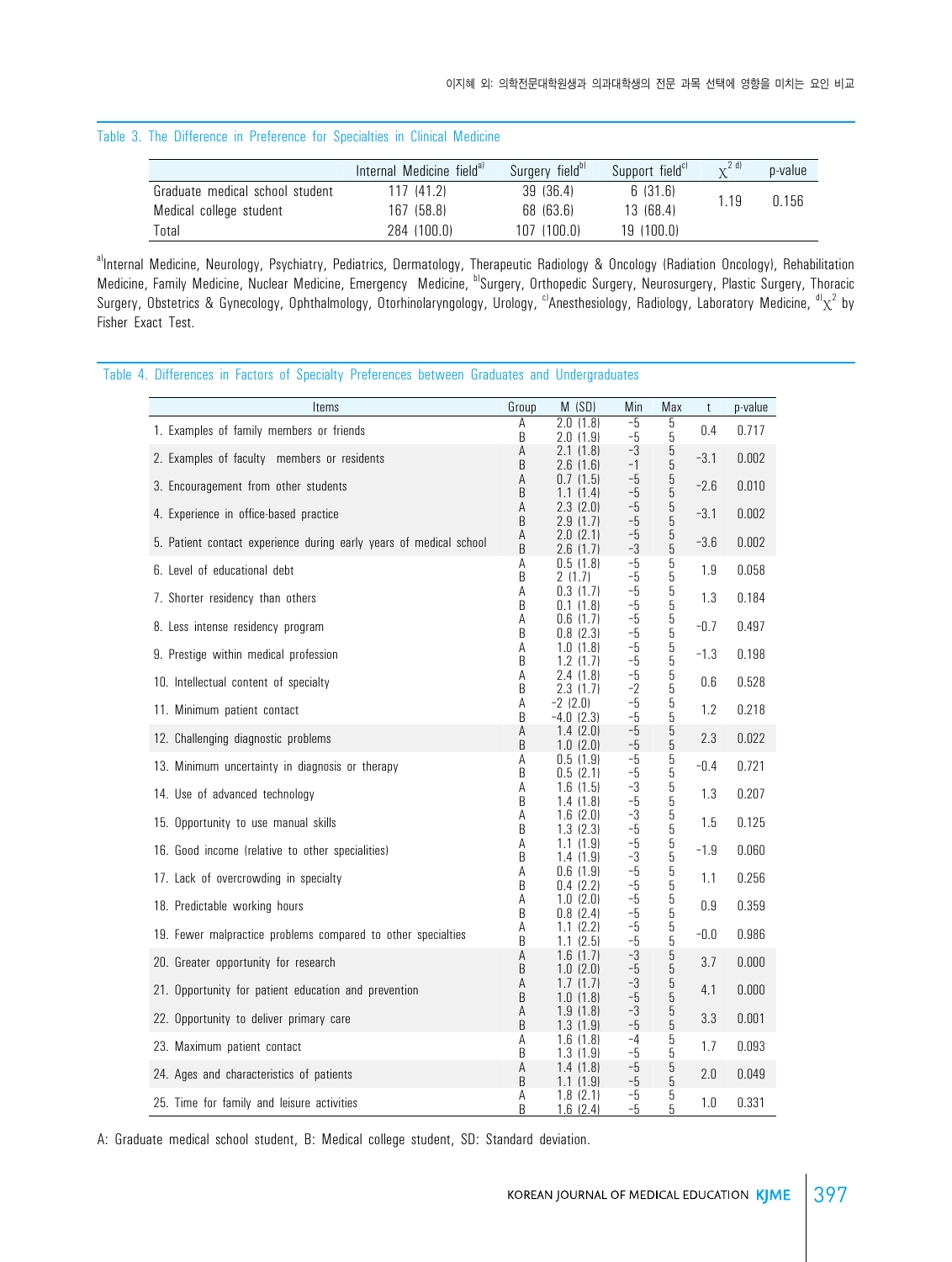## 3. 의전원 학생과 의학과 학생의 전공 선택 결정 요인 차이

 의전원 학생과 의학과 학생 간의 전공 선택 결정 요인에 차 이가 있는지 독립표본 t검증을 통해 알아보았다. 그 결과, 교 수님이나 선배들의 사례(t=0.31, p=0.002), 다른 학생들의 권 유(t=-0.26, p=0.010), 학교에서의 실습 경험(t=-3.1, p= 0.002), 의과대학에서의 환자와의 접촉 경험(t=-3.6, p= 0.002), 진단 시 도전적 문제 경험 기회(t=2.3, p=0.022), 높은 연구 기회(t=3.7, p=0.000), 환자 교육과 예방을 위한 기회 (t=4.1, p=0.000), 1차 진료를 할 수 있는 기회(t=3.3, p= 0.001), 환자의 연령과 특성(t=2.0, p=0.049)에서 유의한 차 이를 보였다(Table 4). 교수님이나 선배들의 사례, 다른 학생 들의 권유, 학교 실습 경험, 의과대학에서의 환자와의 접촉 경 험 요인은 의학과 학생이 전문 과목을 선택하는 데 유의한 흡 입(input) 요인이 되었으며, 진단 시 도전적 문제를 경험할 수 있는 기회, 높은 연구 기회, 환자 교육과 예방을 위한 기회, 1차 진료를 할 수 있는 기회, 환자의 연령과 특성 등의 요인들 은 의전원 학생이 전공을 선택하는 데 있어 유의한 영향을 미 치는 요인으로 나타났다.

## 4. 임상의학과 기초의학을 선호하는 학생들의 진 로 선택 결정 요인 차이

 임상의학과 기초의학을 1지망으로 선호한다고 답한 학생들 의 진로 선택 결정 요인을 비모수적 통계 기법인 Mann-Whitney Test를 통해 알아보았다. 그 결과 임상의학을 선호 한다고 답한 학생들은 진로 선택에 있어 기초의학을 선호하 는 학생들에 비해 다른 학생들의 권유(z=-2.37, p=0.018), 의 과대학에서의 환자와의 접촉 경험(z=-2.39, p=0.017), 손기 술을 사용할 수 있는 기회(z=-1.97, p=0.049), 1차 진료를 할 수 있는 기회(z=-2.94, p=0.003), 최대한 많은 환자를 볼 수 있는 기회(z=-2.93, p=0.003), 환자의 연령과 특성(z=-2.83, p=0.005)에 많은 영향을 받는 것으로 나타났다. 반면 기초의 학을 선호한다고 답한 학생들은 임상의학을 선호하는 학생들 에 비해 높은 연구 기회(z=-2.33, p=0.020)에 의해 가장 많은 영향을 받는 것으로 나타났다(Table 5).

### 5. 내과 계열, 외과 계열, 서비스 계열을 선호하는 학생들 간의 진로 선택 결정 요인 차이

 내과 계열을 선호하는 학생들은 외과계열이나 서비스 계열 을 선호하는 학생들에 비해 다른 과에 비해 상대적으로 짧은

| Items                                                       | Group | M(SD)           | Mann-Whitney' U | Z       | p-value |
|-------------------------------------------------------------|-------|-----------------|-----------------|---------|---------|
|                                                             | A     | 0.94(1.44)      | 711.50          | $-2.37$ | 0.018   |
| 3. Encouragement from other students                        | B     | $-0.29(1.70)$   |                 |         |         |
| 5. Patient contact experience during early years of medical | A     | 2.36(1.89)      | 676.00          | $-2.39$ | 0.017   |
| school                                                      | B     | 0.43(1.90)      |                 |         |         |
| 15. Opportunity to use manual skills                        | Α     | $1.48$ $(2.23)$ | 802.00          | $-1.97$ | 0.049   |
|                                                             | B     | 0.00(2.08)      |                 |         |         |
| 20. Higher opportunity for research                         | Α     | 1.14(1.92)      | 700.00          | $-2.33$ | 0.020   |
|                                                             | B     | 2.86(1.68)      |                 |         |         |
| 22. Opportunity to deliver primary care                     | Α     | $1.58$ (1.92)   | 509.00          | $-2.94$ | 0.003   |
|                                                             | B     | $-0.71(1.98)$   |                 |         |         |
| 23. Maximum patient contact                                 | Α     | 1.53(1.91)      | 511.50          | $-2.93$ | 0.003   |
|                                                             | R     | $-0.86$ (1.86)  |                 |         |         |
| 24. Ages and characteristics of patients                    | Α     | $1.22$ $(1.92)$ | 556.50          | $-2.83$ | 0.005   |
|                                                             | B     | $-0.71(1.25)$   |                 |         |         |
| Wilks' $\lambda = 0.84$ , F = 2.93, p = 0.000               |       |                 |                 |         |         |

Table 5. Differences in Factors of Specialty Preferences between Students who Prefer Clinical Medicine and Basic Medicine

A: Students who prefer clinical medicine (n=399), B: Students who prefer basic medicine (n=7), SD: Standard deviation.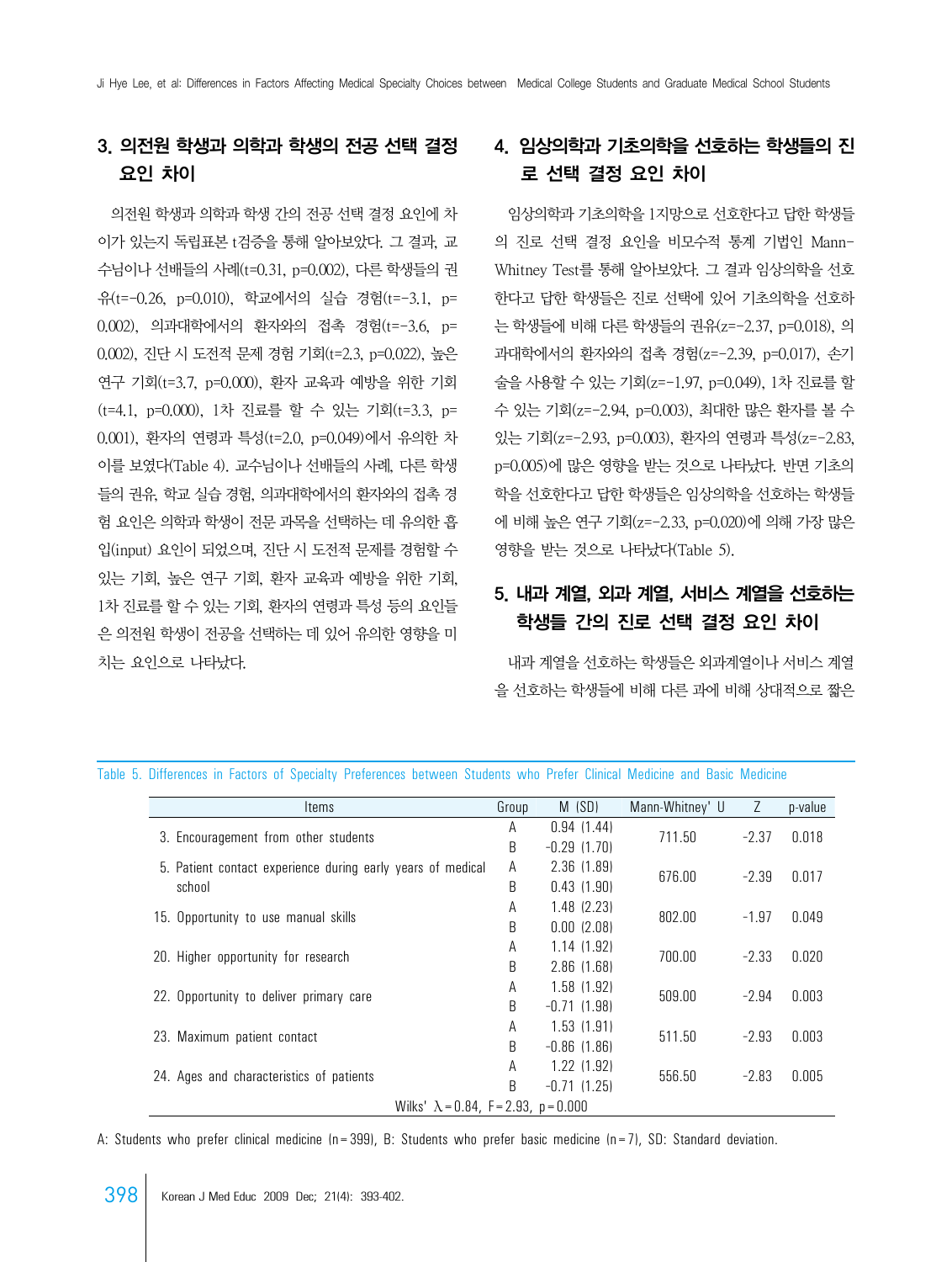전공의 수련 과정(F=3.42, p=0.043), 환자 교육과 예방을 위 한 기회(F=11.5, p=0.000), 1차 진료를 할 수 있는 기회 (F=4.56, p=0.011), 최대한 많은 환자를 볼 수 있는 기회 (F=4.72, p=0.009), 환자의 연령과 특성(F=7.97, p=0.000)에 많은 영향을 받는 것으로 나타났다. 외과 계열을 선호하는 학 생들은 다른 계열을 선호하는 학생들에 비해 의료인 내에서

의 권위(F=4.39, p=0.013), 선진 공학(첨단 의료 기술) 사용 (F=7.92, p=0.000), 손기술을 사용할 수 있는 기회(F=56.92, p=0.000)에 가장 많은 영향을 받는 것으로 나타났으며, 서비 스 계열을 선호하는 학생들은 전공의 과정이 덜 힘듦(F=3.10, p=0.005), 최소한의 환자 접촉(F=4.76, p=0.009), 예상 가능 한 근무 시간(F=13.67, p=0.000), 다른 전공과 비교했을 때

Table 6. Differences in Factors of Specialty Preferences among Students who Prefer Internal Medicine Field, Surgery Medicine Field, and Support Medicine Field

| Items                                                        | Group  | M(SD)                         | df             | F     | p-value |
|--------------------------------------------------------------|--------|-------------------------------|----------------|-------|---------|
|                                                              | Α      | 0.25(1.88)                    |                |       |         |
| 7. Shorter residency than others                             | B      | $-0.25$ (1.57)                | $\overline{2}$ | 3.42  | 0.034   |
|                                                              | С      | $-0.20$ $(1.06)$              |                |       |         |
|                                                              | А      | $0.68$ $(2.18)$               | $\overline{2}$ |       |         |
| 8. Less intense residency program                            | B<br>C | 0.20(1.95)<br>1.25(1.52)      |                | 3.10  | 0.005   |
|                                                              | А      | 0.98(1.79)                    |                |       |         |
| 9. Prestige within medical profession                        | B      | $1.46$ $(1.73)$               | $\overline{2}$ | 4.39  | 0.013   |
|                                                              | C      | 0.40(1.50)                    |                |       |         |
|                                                              | А      | $-0.46$ $(2.15)$              |                |       |         |
| 11. Minimum patient contact                                  | B      | $-0.63$ $(2.24)$              | 2              | 4.76  | 0.009   |
|                                                              | C      | $1.00$ $(2.36)$               |                |       |         |
|                                                              | А      | 1.24(1.64)                    |                |       |         |
| 14. Use of advanced technology                               | B      | 1.96(1.79)                    | $\overline{2}$ | 7.92  | 0.000   |
|                                                              | C      | 1.90(1.83)                    |                |       |         |
|                                                              | Α      | 0.90(2.10)                    |                |       |         |
| 15. Opportunity to use manual skills                         | B      | 3.26(1.67)                    | $\overline{2}$ | 56.92 | 0.000   |
|                                                              | С      | 0.70(1.75)                    |                |       |         |
| 16. Good income                                              | А      | 1.13(1.89)                    |                |       |         |
| (relative to other specialities)                             | B      | $1.67$ $(2.03)$               | $\overline{2}$ | 5.45  | 0.005   |
|                                                              | C      | 0.35(0.93)<br>$1.01$ $(2.11)$ |                |       |         |
| 18. Predictable working hours                                | Α<br>B | $-0.11$ $(2.41)$              | $\overline{2}$ | 13.67 | 0.000   |
|                                                              | C      | 2.00(1.65)                    |                |       |         |
|                                                              | А      | 1.21(2.30)                    |                |       |         |
| 19. Fewer malpractice problems compared to other specialties | B      | $0.02$ $(2.51)$               | $\overline{2}$ | 12.17 | 0.000   |
|                                                              | C      | $2.00$ $(2.08)$               |                |       |         |
|                                                              | А      | 1.46(1.73)                    |                |       |         |
| 21. Opportunity for patient education and prevention         | B      | 0.53(1.80)                    | $\overline{2}$ | 11.57 | 0.000   |
|                                                              | C      | 0.90(1.21)                    |                |       |         |
|                                                              | А      | 1.75 (1.82)                   |                |       |         |
| 22. Opportunity to deliver primary care                      | B      | 1.28 (2.15)                   | $\overline{2}$ | 4.56  | 0.011   |
|                                                              | C      | 0.70(1.66)                    |                |       |         |
|                                                              | A      | 1.62 (1.92)                   |                |       |         |
| 23. Maximum patient contact                                  | B      | 1.40(1.86)                    | $\overline{2}$ | 4.72  | 0.009   |
|                                                              | C      | 0.30(1.75)                    |                |       |         |
|                                                              | A      | 1.45(1.93)                    |                |       |         |
| 24. Ages and characteristics of patients                     | B      | $0.82$ $(1.83)$               | 2              | 7.97  | 0.000   |
|                                                              | C      | 0.15(0.75)                    |                |       |         |
| 25. Time for family and leisure activities                   | А      | 1.83(2.09)<br>0.93(2.65)      |                | 6.45  | 0.002   |
|                                                              | B<br>C | 1.90(1.65)                    | 2              |       |         |
| Wilks' $\lambda = 0.55$ , F = 5.29, p = 0.000                |        |                               |                |       |         |

A: Internal Medicine field (Internal Medicine, Neurology, Psychiatry, Pediatrics, Dermatology, Therapeutic Radiology & Oncology [Radiation Oncology], Rehabilitation Medicine, Family Medicine, Nuclear Medicine, Emergency Medicine) (n=284), B: Surgery Medicine field (Surgery, Orthopedic Surgery, Neurosurgery, Plastic Surgery, Thoracic Surgery, Obstetrics & Gynecology, Ophthalmology, Otorhinolaryngology, Urology) (n=107), C: Support Medicine field (Anesthesiology, Radiology, Laboratory Medicine) (n=20), SD: Standard deviation.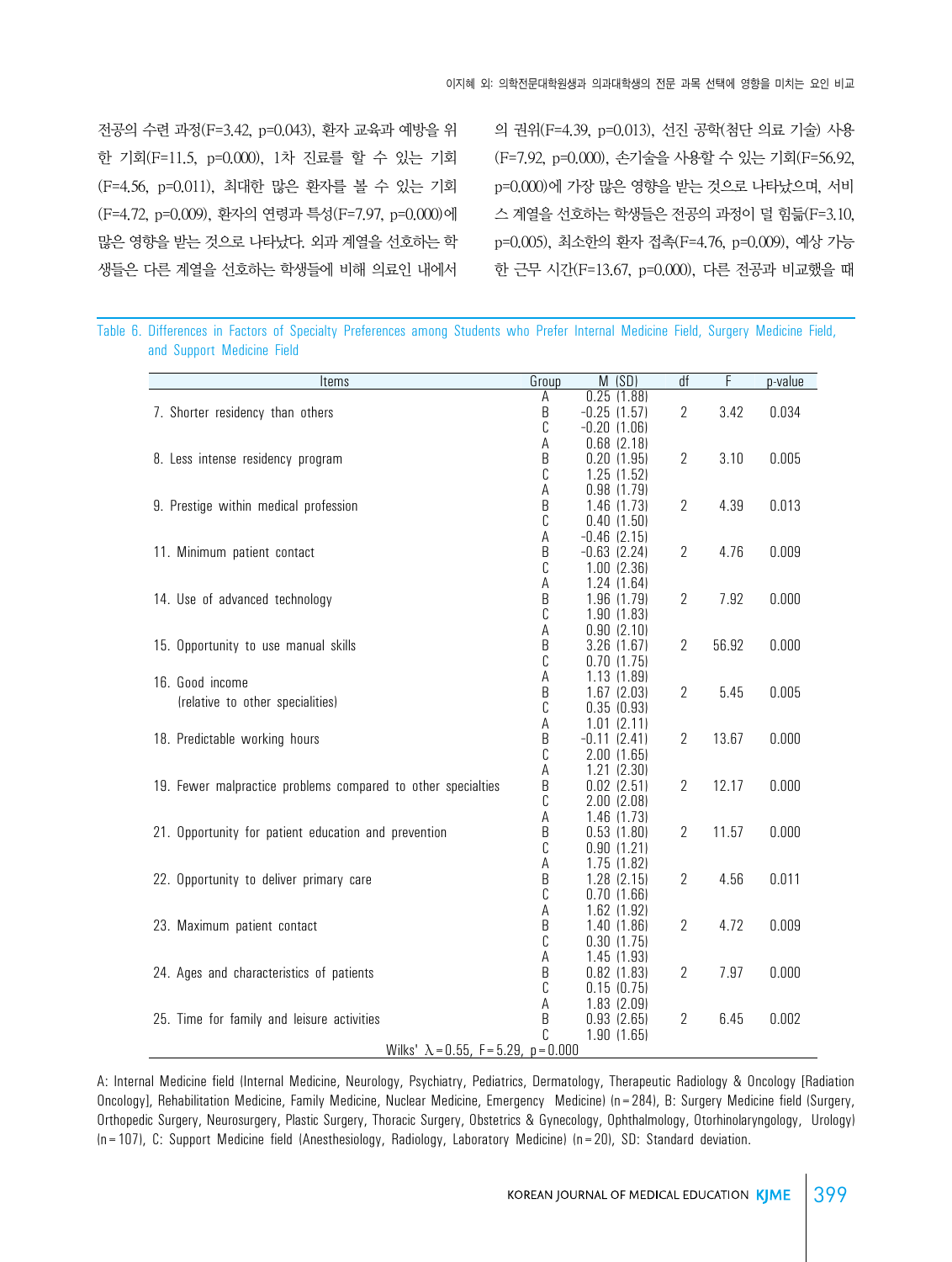낮은 의료 사고(F=12.17, p=0.000), 가족과 함께 있거나 여가 활동을 할 수 있는 시간 활용(F=6.45, p=0.002) 등에 의해 가 장 많은 영향을 받는 것으로 나타났다(Table 6).

## 고찰

 본 연구에서는 의전원 학생들과 의학과 학생들이 졸업 후 전공하고자 하는 전문 과목 선호도와 진로 결정에 영향을 미 치는 요인에는 어떠한 차이가 있는지를 알아보았다.

 첫째, 의전원 학생과 의학과 학생의 졸업 후 진로 선호도에 있어서는 의미 있는 차이가 나타나지 않았다. 즉, 의전원 학생 의 79.1%와 의학과 학생의 84.8%가 임상의사가 되고자 하였 다. 이는 의전원생과 비슷한 특성을 가진 학사편입생을 대상 으로 한 연구 결과[14]에서 이들이 대부분 임상의학을 선택하 겠다고 보고한 결과를 뒷받침해 준다. 이러한 면에서 의전원 체제 도입으로 인해 과학기술의 발전에 대응할 수 있는 의학 자 양성과 의학 관련 인접 학문과의 교류 증대를 꾀할 수 있을 것으로 가정하였던 선행 연구 결과들과는 차이를 보이고 있 다[18]. 이는 의학전문대학원으로 전환되어도 MD-PhD 프로 그램과 같은 특수한 과정이 개설되지 않고서는 현재 의학과 정에서 배출되는 기초의학자 비율에서 크게 벗어나지 않거나 더 낮아질 수 있다는 예측을 뒷받침하는 것이다.

 고등학교를 졸업하고 의학교육을 시작하는 학생들보다 학 부를 졸업하고 의과대학에 입학한 학생들의 경우 보다 전문 직업의식을 갖추고 이타적인 동기로 의과대학에 진학하게 되 나[13], 졸업 후 세부 전공 선택에 있어서는 차이가 없는 것으 로 나타났다. 임상영역 내에서도 의전원 학생과 의학과 학생 모두가 내과를 가장 선호하는 것으로 나타나 차이를 보이지 않았다. 내과에 대한 선호도는 의학과 학생을 대상으로 한 여 러 선행연구 결과를 뒷받침 해주는 것으로[7,14], 입학 학생 의 특성에 관계없이 내과에 대한 선호도는 지속적으로 높음 을 알 수 있다. 그리고 선행연구[7,14]에서 내과 다음으로 큰 선호도를 보였던 외과, 정형외과와 같은 외과계열 선호도는 낮아지고, 오히려 크게 선호를 보이지 않았던 가정의학과의 경우는 의전원생과 의학과 학생 모두 공통된 높은 선호도를 나타내었다. 이는 과거에는 아픈 환자를 도와줄 수 있다는 이 유와 전문기술 습득의 기회가 전문 과목 선택에 중요한 기준 이 되었으나, 근래에 와서 성적이 우수한 의대생들이 자기가 스스로 관리할 수 있는 시간이 비교적 보장된 전문 과목 등에 지원을 많이 하는 경향으로 변화고 있다는 선행 연구 결과와 도 같은 맥락에서 이해될 수 있다[19]. 또한 의사 직업의 단점 으로 개인생활의 시간적 여유가 없다는 점을 56.5%의 학생들 이 응답한 Park et al. [14]의 연구와도 유사한 점을 보인다. 기초영역에서도 의전원 학생의 경우 병리학과 약리학에 대한 선호도가 높았으며, 의학과 학생의 경우에는 예방의학과 병 리학에 대한 선호도가 높았다. 이러한 경향은 기초의학 중에 서도 임상과 연계성이 높은 기초(해부병리학, 임상약리, 산업 의학 등)를 선택하는 것으로 나타났다. 이는 기초의학에 대한 비선호의 문제점을 재인식시켜 주는 것이라 할 수 있다.

 둘째, 의전원 학생과 의학과 학생의 진로 결정 요인의 차이 에 대해 살펴본 결과 의전원 학생과 의학과 학생 모두 가족이 나 친구들의 사례, 교수님이나 선배들의 사례, 학교 실습 경 험, 의과대학에서의 환자와의 접촉 경험, 지적인 전문 내용 등 을 주요한 결정 요인이라고 응답하였다. 이 중 의전원 학생들 은 진단 시 도전적인 문제를 접할 수 있는 기회, 높은 연구 기 회, 환자 교육과 예방을 위한 기회, 1차 진료를 할 수 있는 기 회, 환자의 연령과 특성 요인들이 주요한 결정 요인이라고 하 였으며, 의학과 학생들은 교수님이나 선배들의 사례, 다른 학 생들의 권유, 학교 실습 경험, 의과대학에서의 환자와의 접촉 경험이 주요한 결정 요인이라고 하여 의미 있는 차이가 나타 났다. 의전원 학생들은 보다 학문적이고 교육적인 요인들이 주요한 선택 요인으로 작용하는 반면, 의학과 학생들은 의과 대학에서의 환경적 경험이 더 큰 요인으로 작용하고 있음을 알 수 있다. 이러한 결과는 대구 지역 의예과 학생들의 전문 과목 선호도 연구[7]에서 나타난 결과와는 유사점과 차이점 을 모두 발견할 수 있다. 즉, 본 연구결과와 비교해 볼 때 고차 원적인 의료 기술 등의 지적인 전문 내용에 대한 요구 요인에 서는 유사한 점이 발견된 반면, 경제적 요인 등에서는 차이점 을 보이고 있다.

 셋째, 임상의학을 선호하는 학생과 기초의학을 선호하는 학생들 간에는 진로 선택 결정 요인에서 유의한 차이가 나타 났다. 결국 기초의학을 선호하는 학생들은 높은 연구 기회에 가장 많은 영향을 받는 것으로 나타났다. 따라서 MD-PhD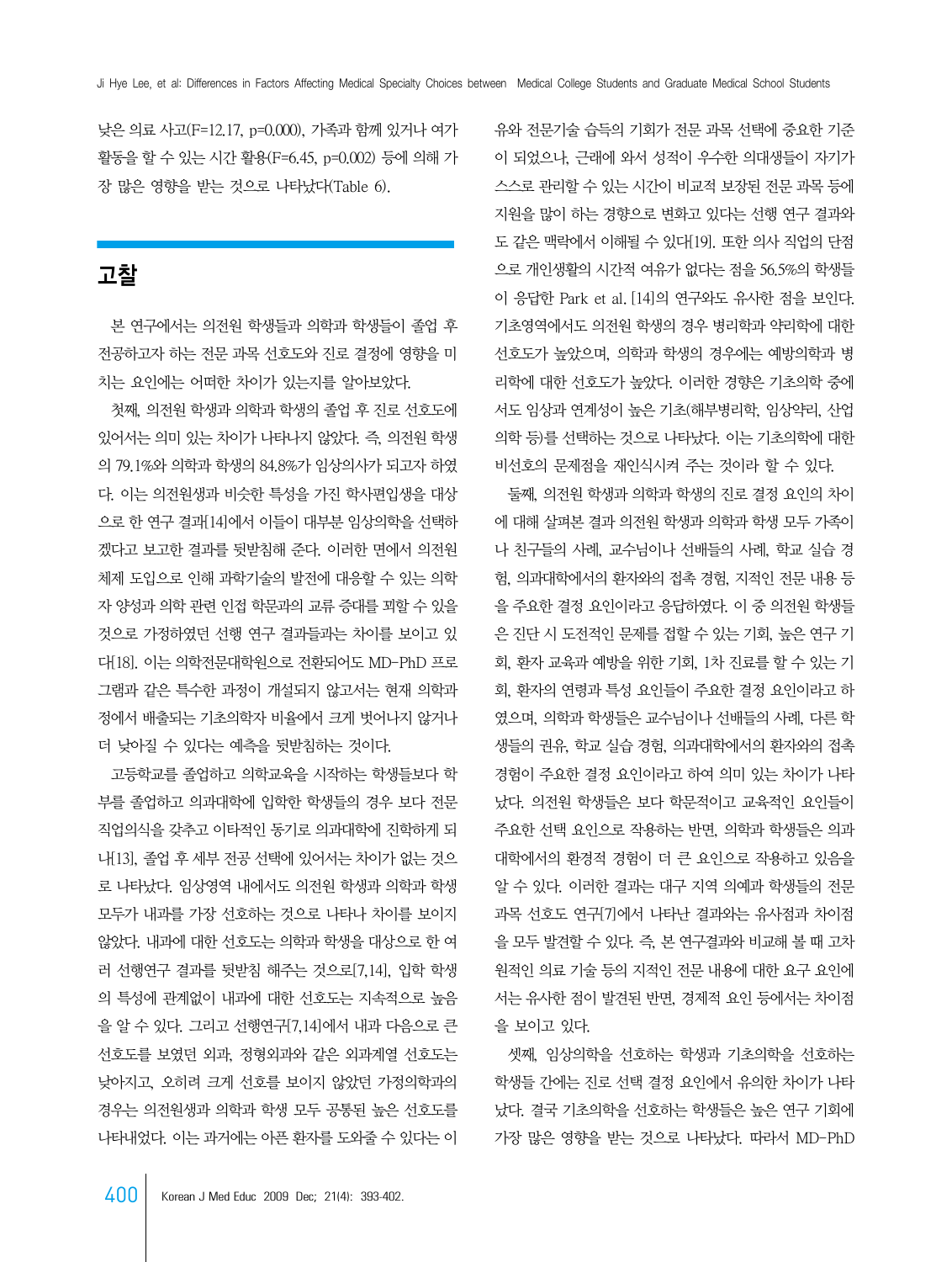프로그램 혹은 의무석사 논문 작성 등의 기회 제공을 통해 다 양한 연구 기회를 제공하는 것이 기초의학을 결정하는 데 의 미 있는 흡입 요입이 될 수 있음을 알 수 있다. 또한, 임상의학 을 전공하고자 하는 학생 중 내과 계열을 원하는 학생들은 짧 은 전공의 수련 과정이나 환자 교육과 예방을 위한 기회, 1차 진료의 기회, 최대한 많은 환자를 볼 수 있는 기회, 다양한 환 자를 대할 수 있는 기회 등에 가장 많은 영향을 받으며, 외과 계열을 선호하는 학생들은 의료인 내에서의 권위, 선진 공학 사용, 손기술을 사용할 수 있는 기회 등에 가장 많은 영향을 받는 것으로 나타났다. 그리고 서비스 계열을 선호하는 학생 들의 경우에는 전공의 과정이 대체로 덜 힘들고, 최소한의 환 자와의 접촉, 예상 가능한 근무시간, 낮은 의료사고율, 가족과 함께 시간을 활용할 수 있다는 점 등에 가장 많은 영향을 받고 있음을 알 수 있다. 이렇듯 진로 선택 결정 요인들은 의학 계 열별로 유의한 차이를 보이고 있으며, 표면적으로 드러나는 계열별 특성에 많은 영향을 받는 것으로 나타났다. 보다 실제 적이고 구체적인 정보에 기인하여 진로를 결정할 수 있도록 각 계열별 혹은 각 세부 전공별 특성에 대한 소개 및 정보 제 공이 이루어 져야 할 것이다. 그러나 본 연구는 일개 의학전문 대학원 만을 대상으로 진행되었다는 점에서 이 결과를 일반 화하여 해석하는 데에는 어려움이 있다. 따라서 본 연구의 결 과를 일반화하기 위해서는 보다 다양한 연구 대상의 표집을 통한 심층적 연구가 진행되어야 할 필요가 있다.

 따라서 본 연구 결과를 토대로 교육적 시사점 및 후속 연구 를 위한 제언을 제시하면 다음과 같다.

 첫째, 학생들의 전공 선호도를 객관적으로 파악할 수 있는 신뢰할 수 있는 검사 도구의 개발이 필요할 것이다. 미국의과 대학협회(Association of American Medical Colleges)에서 는 의학전공선호도(Medical Specialty Preference Inventory)를 객관적으로 검사해 볼 수 있는 측정도구를 제공하고 있으며, 이러한 검사도구의 예측타당도가 58.1%로 비교적 좋 은 것으로 보고하고 있다[20].

 둘째, 본 연구에서는 고려되지 못했지만, 성격, 가치관, 성 적, 성별 등 개인적 특성이 전공 선택의 중요한 영향 요인으로 작용할 수 있기 때문에 추후에는 이러한 변인들이 추가된 폭 넓은 연구가 필요하다. 이러한 영향 요인을 통한 개인적 요구 의 분석이 선행될 때 학생들에게 보다 자신의 흥미와 적성에 맞는 진로교육이 가능할 것이다.

 셋째, 본 연구는 일개 의과대학생을 대상으로 하였기 때문 에 연구 결과를 의과대학 혹은 의학전문대학원 전체에 일반 화하는 데는 무리가 있다. 또한 단기횡단적 연구로 인해 동일 학년을 비교한 것이 아니라 의전원 1, 2학년 학생과 의학과 3, 4학년 학생을 비교하였기 때문에 학년의 변화에 따른 차이를 충분히 고려하지 못하였다. 학년이 올라갈수록 졸업 후 진로 에 대한 관심도가 증가하고[14,21], 임상실습 등의 경험을 통 해 전공 선택에 대한 생각이 충분히 변화할 수 있다. 따라서 추후 동일한 학년의 여러 의과대학 또는 의학전문대학원 학 생들을 대상으로 하여 본 연구결과의 타당성을 확인해 볼 필 요가 있다.

 의과대학 혹은 의학전문대학원을 졸업한 학생들이 자신에 게 적합한 전공영역을 미리 발견하여 의과학과 다양한 의학 관련 전문분야에서 시대에 앞서가는 의료인을 양성하기 위해 서는 전 학년에 걸친 체계적인 진로교육 시스템이 도입되어 야 할 것이다. 즉, 학년별 학생들의 진로 결정 상태에 따른 교 육 프로그램이 제시되어야 할 것이며, 다각적인 진로 정보 및 진로 경험이 이루어질 수 있도록 시스템이 체계화 되어야 할 필요가 있다. 특히, 세부 전공별로 차별화된 흡입 요인을 강조 하는 진로 정보 제공이 이루어진다면, 학생들의 진로 선택 결 정에 보다 도움이 될 것이라 사료된다. 따라서 본 연구결과는 향후 의전원 학생들의 진로교육 모델 및 진로 탐색 모형 개발 에 유용한 기초 자료로 활용될 것으로 기대된다.

### **REFERENCES**

- 1. Park KH, Hong DH, Oh JH, Park YB, Shin DJ, Lee YD. The analysis of academic achievements of students at Gachon medical school. Korean J Med Educ 2006; 18: 289-296.
- 2. Chung EK, Oh SA, Yoon TY, Lee SJ, Woo YJ, Rhee JA, Baik YH. Comparison of learning styles between medical college students and professional graduate medical school students. Korean J Med Educ 2009; 21: 125-131.
- 3. Hong BS, Kim TH, Seo JS, Kim TW, Moon SW.